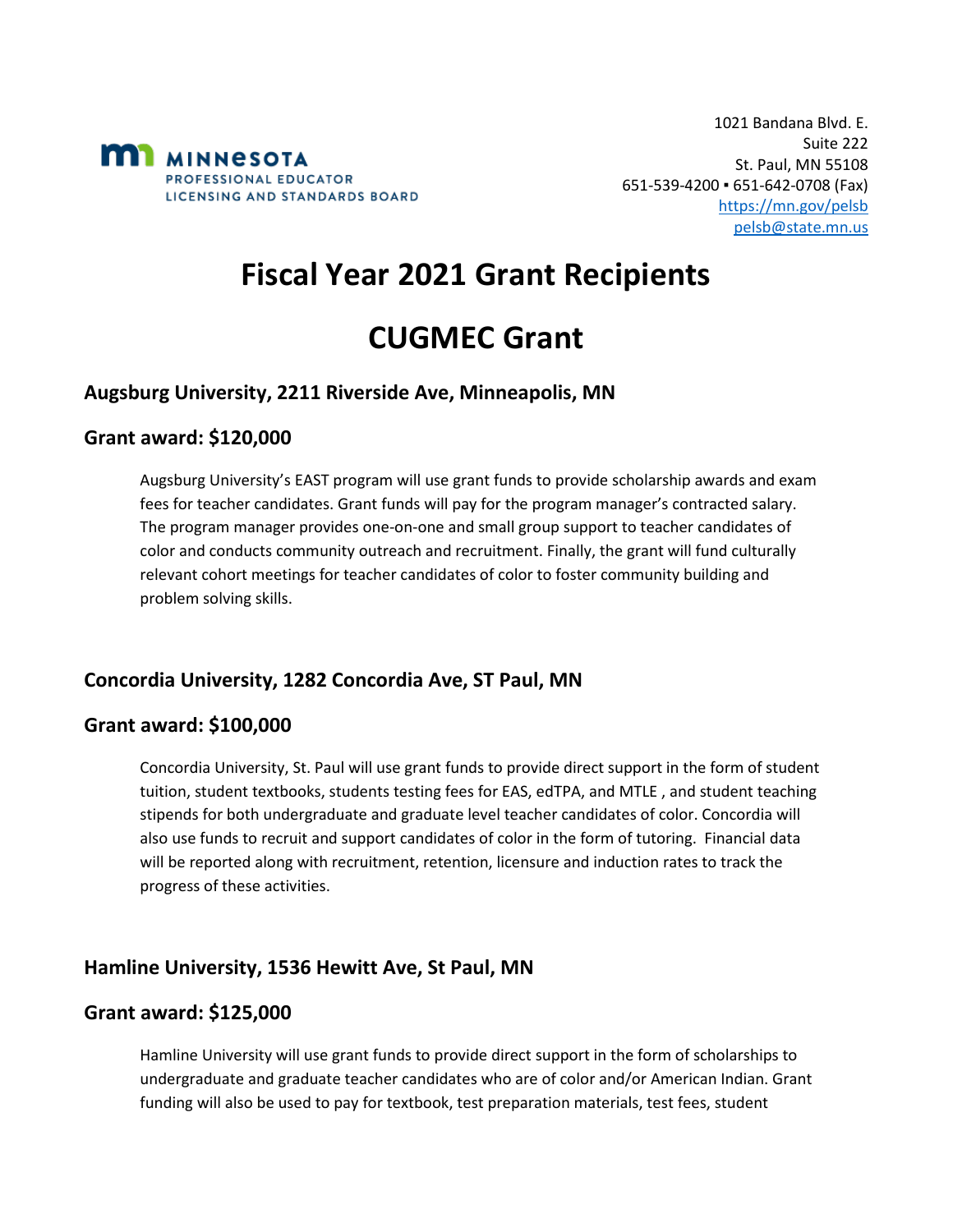teaching stipends, and teacher induction mentoring stipends. The outcome of this support, which will be measured and reported, are recruitment, retention, licensure and induction of teachers candidates who are of color or who are American Indian.

#### **St. Mary's University, 2500 Park Ave, Minneapolis, MN**

#### **Grant award: \$85,000**

Saint Mary's University of Minnesota will use grant funds to provide direct support in the form of tuition scholarships for teacher candidates of color/Indigenous teacher candidates. St Mary's University of Minnesota will also purchase textbooks for teacher candidates of color/Indigenous teacher candidates.

# **The University of St. Thomas, 2115 Summit Ave, St Paul, MN**

### **Grant award: \$56,000**

The University of St. Thomas will use grant funds to provide direct support in the form of scholarships for teacher candidates who are of color or who are American Indian. Financial data will be reported along program completion rates to track the progress of these activities.

# **University of Minnesota, 200 Oak St, Minneapolis, MN**

#### **Grant award: \$56,000**

The University of Minnesota will us grant funds to provide scholarships for teacher candidates of color in the Multiple Pathways to Teaching program. The scholarship will cover a portion of tuition for teacher candidates in summer 2020, as well as in the fall of 2020.

#### **MSU Mankato, 238 Wigley, Mankato, MN**

#### **Grant award: \$140,000**

Minnesota State University Mankato will use grant funds to provide tuition scholarships for teacher candidates of color over the course of 3 semesters. Additionally, grant funds will pay for teacher candidates of color to have access to assessment software, cover the cost of text books, and pay MTLE testing fees for teacher candidates of color. Grant funds will also support an affinity group for teacher candidates of color. Finally, a portion of grant funding will go towards administrative and staff support.